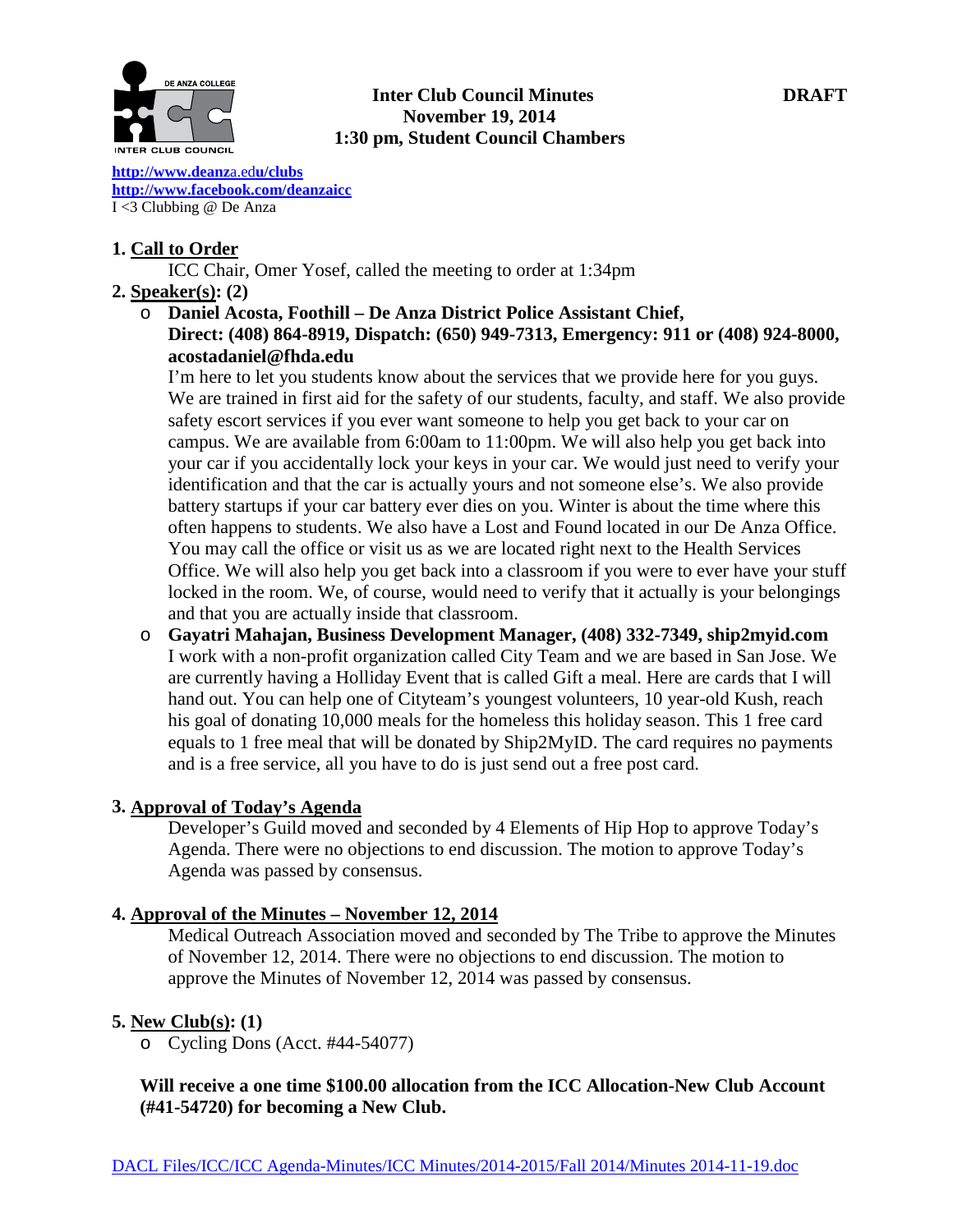### **6. Inactive Club(s): (1)**

**Radical Vegans of De Anza (RVODA) – Missed Welcome Week Info Tent, ICC Financial Orientation Meeting, and 6 ICC Meetings.**

### **7. Number of Active Clubs: (73)**

### **8. Calendars**

### **8.1 ICC/Club Calendar of Events as of 11/18/14** Information is from the Event Planning Request Form (**New Information in Bold**/ \* Money collected)

Thur Nov 20 Film & Discussion event hosted by Inclusability  $-3:45$  pm  $-6:30$  pm, Conference Room A

### **8.2 DASB Calendar of Events as of 11/18/14** Information is from the Event Planning Request Form (**New Information in Bold**/ \* Money collected)

Nov 17-19 Make Your Voice Heard Week hosted by Student Services – 10:30am – 6:00pm, Main Quad East

# **Tues Nov 25 I Am Thankful For: hosted by Diversity and Events – 11:30am – 1:00pm, Main Quad**

### **9. ICC/Club Account Balance Status (New Information in Bold) (As of 11/18/14)**

| Club/ICC Allocation Account            | $(\#41 - 54730)$ | \$9,200.00 |
|----------------------------------------|------------------|------------|
| <b>ICC Allocation-New Club Account</b> | $(#41-54720)$    | \$1,200.00 |
| <b>ICC Emergency Relief Account</b>    | $(H44-4289)$     | \$7,147.45 |
| <b>ICC Events Award Account</b>        | $(#41-54600)$    | \$9,700.00 |
| <b>ICC</b> Inactive Hold               | $(#44-4300)$     | \$8,350.44 |
| <b>ICC Scholarship Account</b>         | $(#44-4310)$     | \$8,525.10 |
| ICC.                                   | $(#44-4320)$     | \$2,520.48 |
|                                        |                  |            |

### **10. Business**

### **10.1 ICC Emergency Relief Budget Request**

4 Elements of Hip Hop moved and seconded by The Tribe to approve MOA's request of \$500 from the ICC Emergency Relief Fund Account (#44-4289) to Mobility Outreach International to provide children with club foot treatments. Psychology moved and seconded by Vietnamese Student Association to end discussion. There were no objections to end discussion. The motion to approve MOA's request of \$500 from the ICC Emergency Relief Fund Account (#44-4289) to Mobility Outreach International was passed by consensus.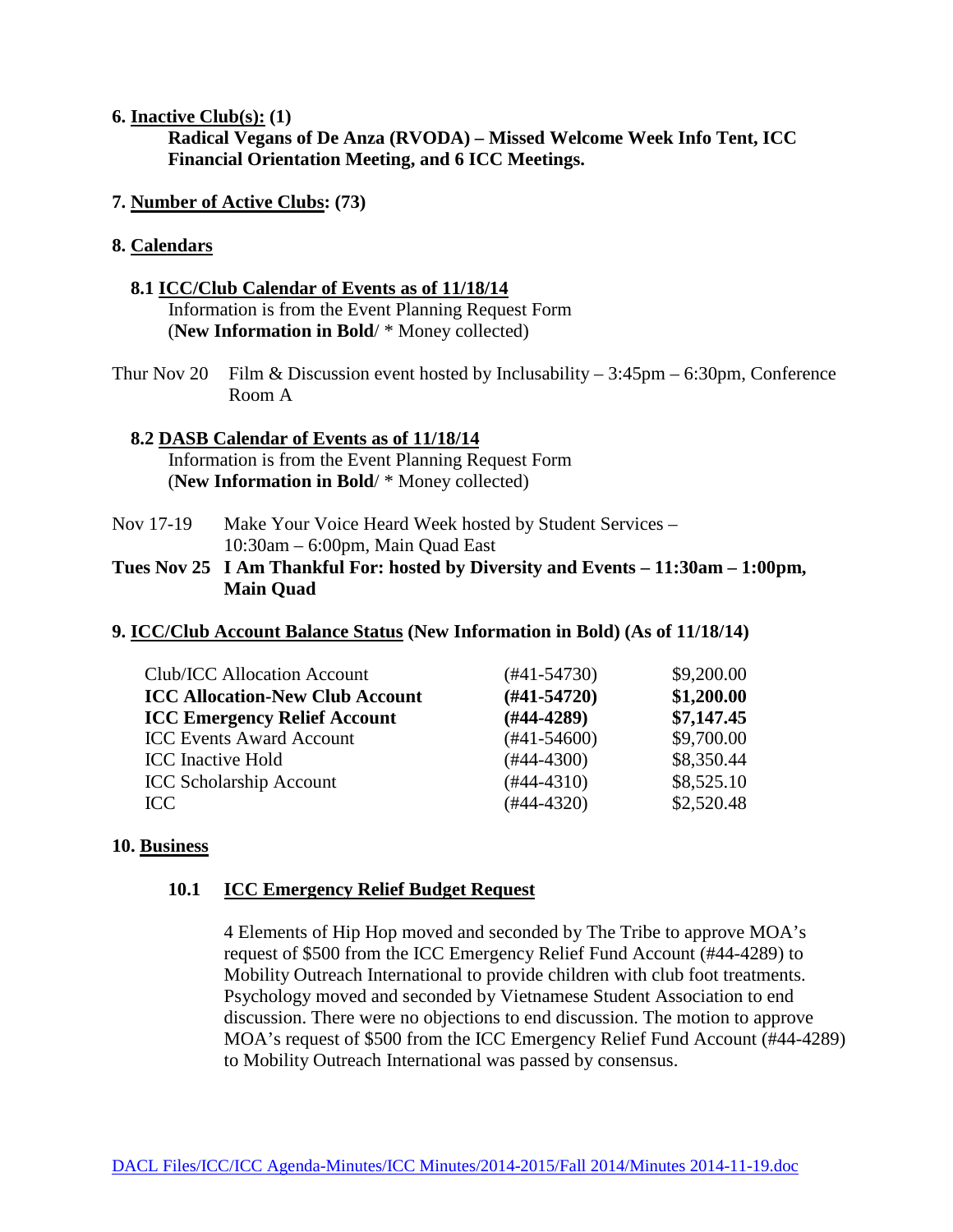### **10.2 ICC Emergency Relief Budget Request**

Inclusability moved and seconded by I.M.A.S.S. to approve 4 Elements of Hip Hop's request of \$500 from the ICC Emergency Relief Fund Account (#44-4289) to All the Way Live Foundation to approve ATWL's trip to Nepal in 2015 to reach out to marginalized communities to connect with youth and teach them dancing and communities to connect with youth and teach them dancing and urban arts. International Youth Fellowship moved and seconded by APASL to end discussion. There were no objections to end discussion. The motion to approve 4 Elements of Hip Hop's request of \$500 from the ICC Emergency Relief Fund Account (#44- 4289) to All The Way Live Foundation was passed by consensus.

### **10.3 ICC Emergency Relief Budget Request**

Marketing Club moved and seconded by VSA to approve ICC's request of \$500 from the ICC Emergency Relief Fund Account (#44-4289) to Second Harvest Food Bank to provide food for low income people in Santa Clara and San Mateo Counties. Inclusability moved and seconded by Developers' Guild to end discussion. There were no objections to end discussion. The motion to approve ICC's request of \$500 from the ICC Emergency Relief Fund Account (#44-4289) to Second Harvest Food Bank was passed by consensus.

### **10.4 ICC Concessions Code Update**

The De Anza Network moved and seconded by Developers' Guild to approve the ICC Concessions Code Changes. Marketing Club moved and seconded by The Tribe to end discussion. There were no objections to end discussions. The motion to approve the ICC Concessions Code Changes was passed by consensus.

### Article I CONCESSION BIDS / SECTION 1. PROCEDURE / B.

A **Club Officer** student representative from the club must be present at the entire ICC meeting to present the bid for a Concession Stand and remain until the selection of the concession stands are announced.

#### Article I CONCESSION BIDS / SECTION 1. PROCEDURE / E.

In the event that no club has bid for the Concession Stand, then the ICC may choose to do the Concession Stand for the **ICC Scholarship or** ICC Emergency Relief Fund or postpone concession bid and voting until the next ICC meeting.

### Article I CONCESSION BIDS / SECTION 3 Voting / C.

**Clubs will vote for one club for the Concession Stand and** T**t**he club with the highest number of votes will receive the opportunity to operate the concession stand. Clubs will vote for one club for the Concession Stand. In the event of a tie then both clubs will receive it. In the event of more than a two-way tie, then a drawing will be held.

Article I CONCESSION BIDS / SECTION 4 Community Outreach Drink Stand/D In the event that no club has bid for the Community Outreach Concession Stand, then the ICC may do the Concession Stand for the **ICC Scholarship or** ICC Emergency Relief Fund or there will be a drawing to determine which club will receive it.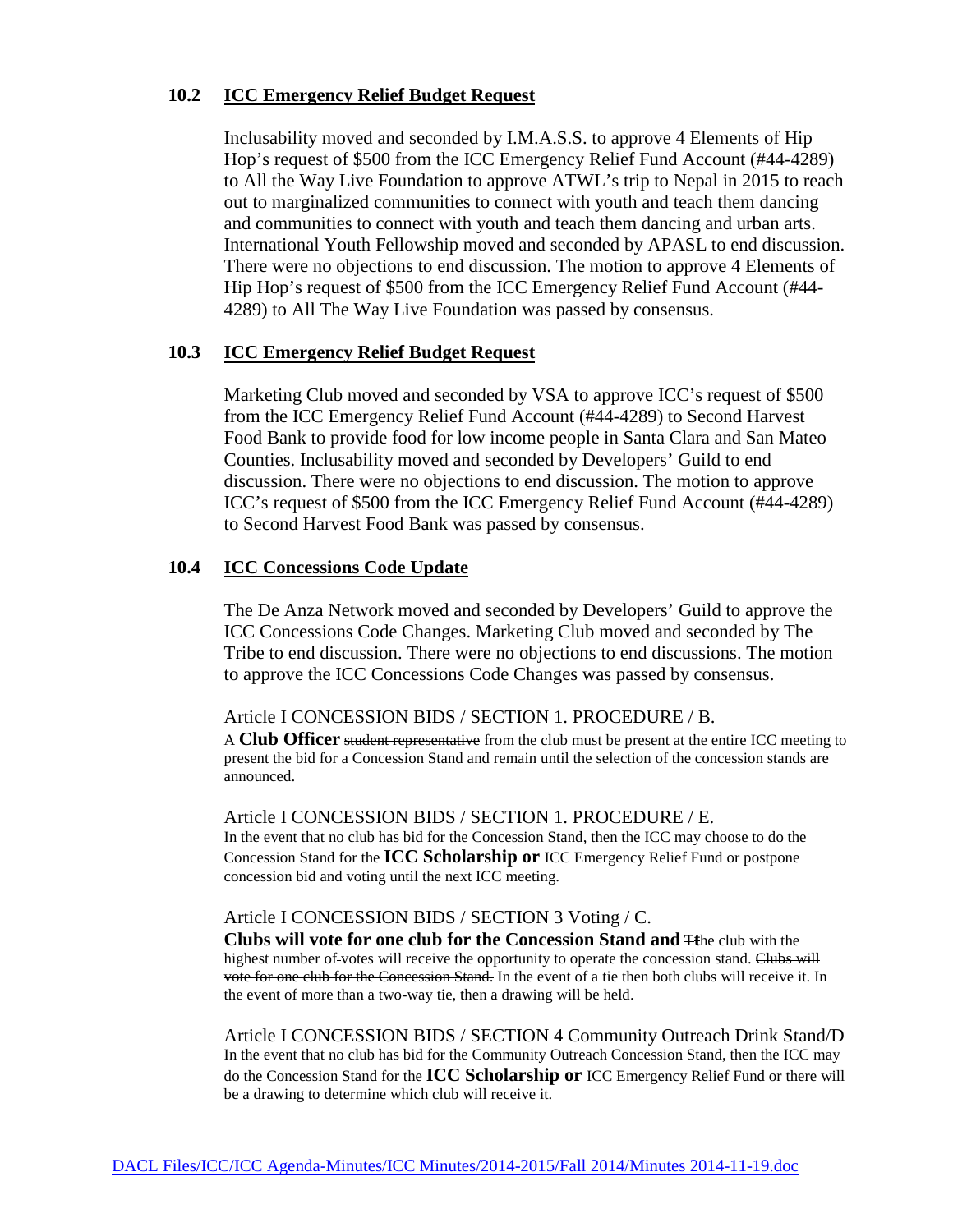### Article I CONCESSION BIDS / SECTION 6 July/August/September/October Concessions / A.

Concessions forms will be due at the designated ICC meeting. If possible each club will receive one concession stand. If there are not enough clubs for each month's concessions then the ICC may operate a stand to benefit the **ICC Scholarship or** ICC Emergency Relief Fund and then there will be a drawing to determine which club(s) will receive an additional concession stand.

### Article II DUTIES OF CLUBS OPERATING CONCESSIONS / SECTION 1. Club Responsibilities / A.

The ICC rep of the clubs **and club members** who receive the Concession Stand must meet with the ICC Chair of Programs or ICC Advisor after the ICC meeting to set up a meeting time to review the Concessions guidelines and walk to the Food Services Loading Dock.

### Article II DUTIES OF CLUBS OPERATING CONCESSIONS / SECTION 1. Club Responsibilities / C.

Due to insurance liability, only De Anza club members or **De Anza** students or staff may work the Flea Market Concession. During the July, August, September Concession, only people who intend to enroll at De Anza in the fall are eligible to work.

### **10.5 ICC Financial Code Update**

Marketing Club moved and seconded by QPOC to approve the ICC Financial Code Changes. 4 Elements moved and seconded by Inclusability to end discussion. There were no objections to end discussion. The motion to approve the ICC Financial Code Changes was passed by consensus.

### II. DASB/ICC BUDGET

The upcoming DASB/ICC budget proposal shall be approved by the ICC no later than the  $\frac{f\{f\{h\}}}{f}$ **eighth (8th)** week of the Fall **Spring** Quarter by a two-thirds vote. The ICC shall vote on a revised upcoming budget if needed no later than the tenth  $(10<sup>th</sup>)$  week of Spring quarter by a twothirds vote.

### III. DASB/ICC ALLOCATIONS / Section B.

The ICC will approve an allocation of \$100 for each new club who do not have funds in a previous club account. Reactivated clubs will receive their club funds from the ICC Inactive Hold if it was within one year of inactive status. If the previous club account has less than \$100 then the reactivated club will receive the additional \$100 allocation. The new club will receive the DASB allocation into their 44-xxxx club account after the club officers and club advisor attend a new club orientation meeting with one of the ICC Officers or ICC Advisor and the ICC Financial Roster is on file at the Student Accounts Office within three (3) weeks of being a Club on Trial. **A Club Advisor for a new or reactivated club doesn't have to attend the New Club Orientation Meeting if they are or has been a club advisor within the last two years.**

### III. DASB/ICC ALLOCATIONS / Section E.

Once the allocation is approved by ICC, then a memo with the account # will be given to the clubs in their mailbox and to the club advisor(s) **an email will be sent to the club and club advisor(s)**. The clubs must process their financial matter within a period of three (3) weeks of approval or three (3) weeks after the club event or by June 30 if funding is for an event or purchase in June. Any amount left in the designated account for clubs after the three (3) weeks period shall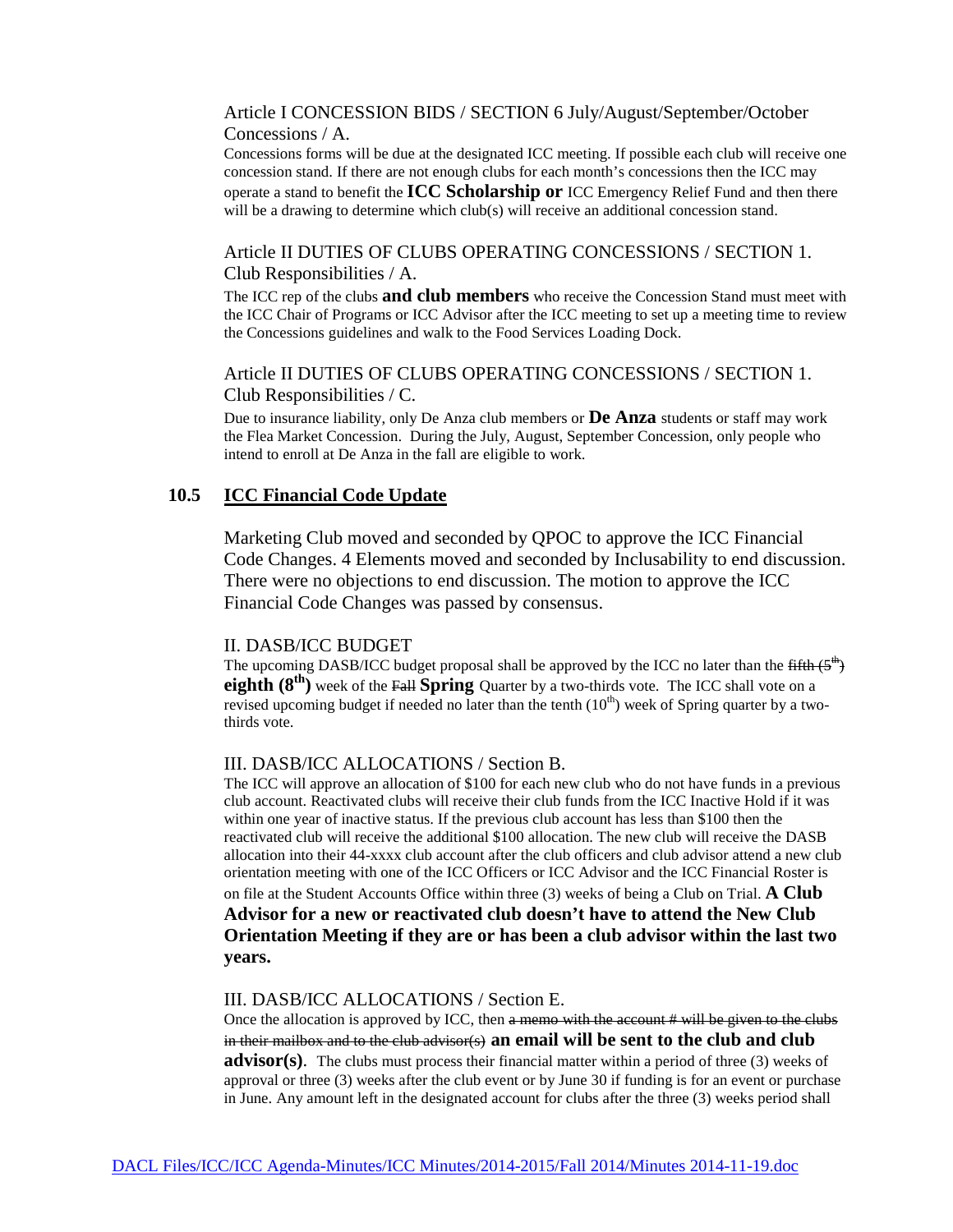be transferred back to the ICC Club Allocations account. Clubs may ask for an extension of three (3) weeks at the ICC Agenda Meeting.

### IV. CLUB AWARDS / Section C.

Clubs must attend the ICC meeting **and the Fall or Winter or Spring Finale Receptions** when a drawing prize is held in order to win the drawing.

#### V. ICC SCHOLARSHIPS

The ICC Scholarships will be funded 75% from the Inactive Club Account and 2% from the De Anza Flea Market Concessions **and ICC Dance or ICC fundraisers**. There will be up to ten (10) \$750.00 **eight (8) \$1,000** Carolee Erickson Memorial ICC Scholarships offered per fiscal year (July  $1 -$  June 30).

#### VI. ICC Emergency Relief Fund / Section 6

### **The ICC/DASB Dance Income will raise funds for the ICC Scholarship or ICC Emergency Relief Fund.**

#### X. EXPENDITURES / Section B

The approved requisition needs to be turned into the Student Accounts Office and a check will be ready after 1:30 pm on the day processed **when all authorization signatures are** 

**secured.** except when the campus is closed or during breaks, office may be closed, or during the Student Accounts Office year end closure. There is a \$25 service fee if a check is returned by the bank for any reason, and it is the club's responsibility to collect on the returned check.

#### X. EXPENDITURES / Section D / Section 3

Purchase Orders All purchases over \$1,000 and all capital items will go on a District Purchase Requisition. Purchase orders shall be obtained through the submission of a district purchase requisition to the Student Accounts Office. Each requisition shall identify the budget code number from which funds are to be drawn, the times or services to be purchased, the amount and the vendor from which such items are to be purchased. After review and approval by the club members, the Club Officer designated signature and Club Advisor(s) will need to turn into the Student Accounts who will get the signatures of the ICC Advisor, or one of the ICC Officers, the DASB Chair of Finance (if DASB account) and the Director of Office of College Life, Director of Budget and Personnel, Dean of Student Development, and VP of Student Services, a purchase order will be issued by the district. The purchase requisition will be forwarded to District Material Services **then be created in the District's Banner System**. District Material will issue a Purchase order to vendor.

#### XI. FEES AND PENALTIES / Section A

If a club fails to pay a bill within a twenty –five (25) day period **or by June 30**, one of the ICC Officers or ICC Advisor will be authorized to deduct it from their club account upon being informed by the ICC Advisor. There will be a \$25 service charge for delinquent invoice that will go into the ICC Emergency Relief Fund (Account #44- 4289).

#### XI. FEES AND PENALTIES / Section D

If a club signs up for an ICC sponsored event**/**entertainment slot or for the Club Glass Display Case and fails to participate then there will be a \$25 fine that will be deducted from their club account by one of the ICC Officers. The fine will go to the ICC Emergency Relief (Account #44- 4289).

#### XI. FEES AND PENALTIES / Section F

If a club doesn't sign up for Welcome Week **by the Friday of Finals** or missed their original signed up time and covered another shift, then the club(s) will be charged a \$25 fine and the money will go to ICC Emergency Relief Fund (Account #44-4289). **If a club is inactive then the \$25 fee will not be charged.**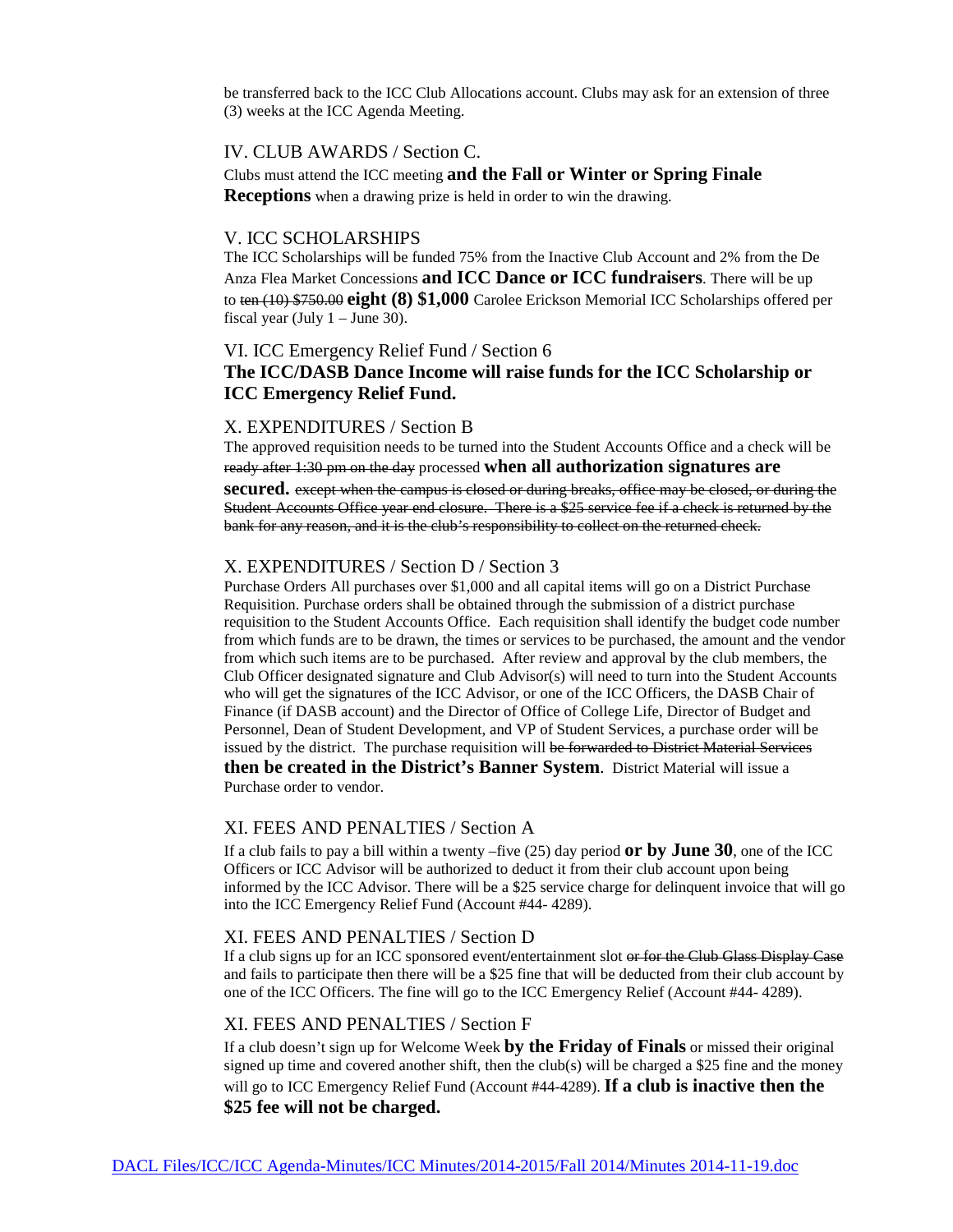All equipment purchased by ICC with De Anza student funds remain the property of De Anza Associated Student Body and will be stored in De Anza Premises when not in use.

# **XII. MAINTENANCE OF RECORDS Section C then becomes B.**

C**B**. An annual audit of all DASB accounts, club accounts and trust accounts shall be made by a certified public accountant (CPA) retained by the College District. Any unannounced audit may be made by District-retained CPA at any time.

### XIII. SERVICE CONTRACTS AND INDEPENDENT CONTRACTS

Contracts for orchestras, facility rental, entertainers, athletic events, speakers, etc., must be signed by Director of Budget and Personnel. All contracts must be made out in triplicate; one copy shall remain with the Club Advisor and one copy shall be filed with the ICC Advisor. Payment for service contracts must be initiated by the Independent Contract Form procedure, paid by the district. Club members should never make a direct payment to an individual contractor for their service to the club, and then try to get reimbursed from the Student Accounts Office. Our district policy requires that all service payments should be made by the District Office because of the Internal Revenue Code.

### **10.6 Student Council Chambers Available for Studying**

InterVarsity Christian Fellowship moved and seconded by Rainbow Club to approve the Student Council Chambers A when there are no club meetings to be available for students to study. Developers' Guild moved and seconded by 4 Elements of Hip Hop to end discussion. There were no objections to end discussion. The motion to approve the Student Council Chambers A when there are no club meetings to be available for students to study was passed by consensus.

### **10.7 Club Room Use**

Saltworks Christian Fellowship moved and seconded by Ultimate Layout to have the Club Room revert back to being available for clubs to use during the day and have students play Table Tennis during the evening. QPOC moved and seconded by The Tribe to end discussion. There were no objections to end discussion. The motion to approve the Club Room to being available for clubs to use during the day and have students play Table Tennis during the evening.

### **10.8 Club Day Guidelines**

ICC Chair of Programs, Raisa Hernandez went over the guidelines for Club Day Winter 2015.



# **De Anza College Club Day Handout**

| Club Day is mandatory for clubs to attend. |                                                       | Alternative date in case of rain                                     |  |  |
|--------------------------------------------|-------------------------------------------------------|----------------------------------------------------------------------|--|--|
| Date:                                      | Thursday, January 22                                  | January 29, 2015                                                     |  |  |
|                                            | Thursday, April 23                                    | April 30, 2015                                                       |  |  |
| Time:                                      | $11:00$ am $-1:00$ pm                                 |                                                                      |  |  |
|                                            |                                                       | ** Please remember to check in by 11 am at ICC Tent by Flag Pole and |  |  |
| check                                      | out starting at 1 pm with one of the ICC Officers who |                                                                      |  |  |
| will be wearing a                          |                                                       | <b>Bright Color t-shirt (To be determined)</b>                       |  |  |
| <b>Location:</b>                           | Main Quad                                             |                                                                      |  |  |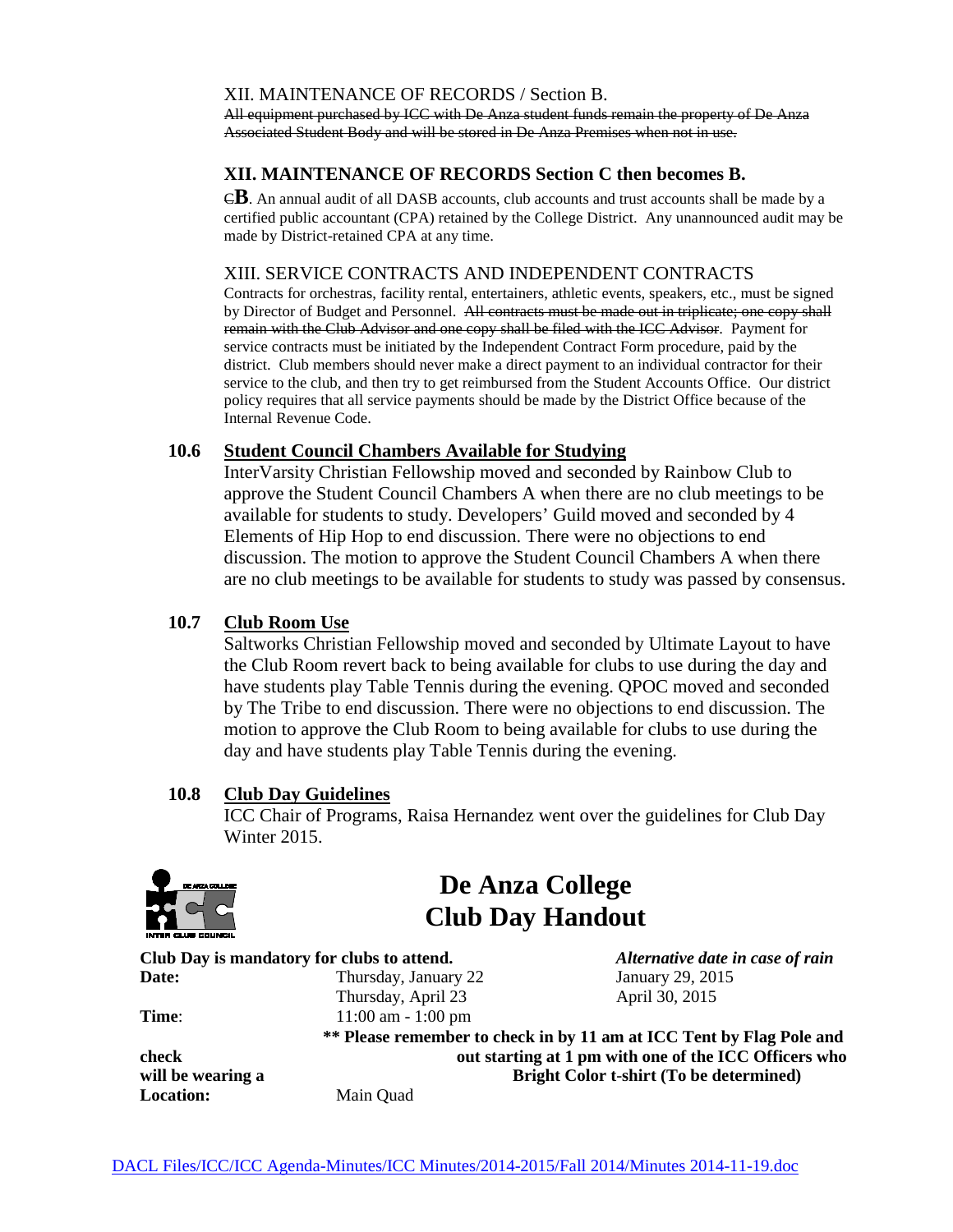| 9:00am – 10:30am                   | Blow up (10) Balloons (clubs need to have at least 2 club members) |
|------------------------------------|--------------------------------------------------------------------|
| $9:00am - 11:00am$                 | Set Up Club Tables (1Table/2 Chairs)                               |
| $10:30am - 11:15am$                | Check in at ICC Tent                                               |
| $12:50 \text{pm} - 1:00 \text{pm}$ | Please send a club member(s) for ICC/Club Group Photo that we will |
| display on                         | our ICC Facebook and the next Club Day Poster/postcard             |
| $1:00 \text{pm} - 1:30 \text{pm}$  | Clean up (Put away tables and chairs, remove trash from your area) |
|                                    | Check out (find an ICC Officer in a Bright Color T-SHIRT (to be    |
|                                    | determined) to check your club area)                               |

#### **Clubs must CHECK OUT before leaving; failure to do so will result in a \$25 fine.**

\$100: Award for Clubs

- Best Decorated Club Table (3 awards)
- Best Spirited (3 awards)
- Best Group Performance (song/dance/skit/poem etc.) (4 awards) (A drawing may be held)

#### **SIGN UP FOR A PERFORMANCE TIME AT THE ICC MEETING OR THE FRONT DESK OF THE OFFICE OF COLLEGE LIFE OFFICE – Ask for Sign Up Sheet. PERFORMANCES CAN BE A DANCE, SINGING, CHANTING, POETRY READING, SPORTS EXIBIT, DEMONSTRATION, SKIT, OR GAME ACTIVITY THAT IS PERFORMED BY CLUB MEMBERS OR INVOLVES AUDIENCE.**

*Please present your music in a USB flash drive to the DJ for your performance.*

#### FINES OF \$25 IF CLUB LEAVES TABLE/CHAIR AND/OR FAILS TO PERFORM. A DOUBLE FINE OF *\$50 WILL BE GIVEN TO CLUBS WHO COMMIT BOTH OFFENSES.*

### *Reminder!! Print Club Handouts before Club Day Have Club Room File Drawer Key*

Please Check-in 5 minutes before your performance at the ICC Tent Tables and chairs are provided. Each club is limited to one (1) table and two (2) chairs.

# **CHOICE OF LOCATION IS ON A FIRST COME BASIS.**

Each club will need to provide:

- Volunteers to set up and return one (1 table and 2 chairs available at the Flag Pole or Fountain Area)
- Club sign and decorations.
- Food items need to be wrapped. Don't bring candy that will melt on a warm day.
- Club Banner, Sign or Poster with the Club Name Please assist other clubs who may ask for help with their table/chair.

Reminder - No homemade food or loud music. If a club cannot participate in Club Day, a written note must be submitted at least twenty-four (24) hours prior to the event. Please check in at the ICC Info Table when you set up and when you leave. Clean up your immediate area. Club(s) will be charged a \$25 fine if the area is not cleaned up or it you leave your table or chairs.

### **CLUB(S) ON TRIAL**

• Will have to share their table with another prospective club. Set up in front of the Administration Building near the Flag Pole. Check in at the ICC tent first before setting up.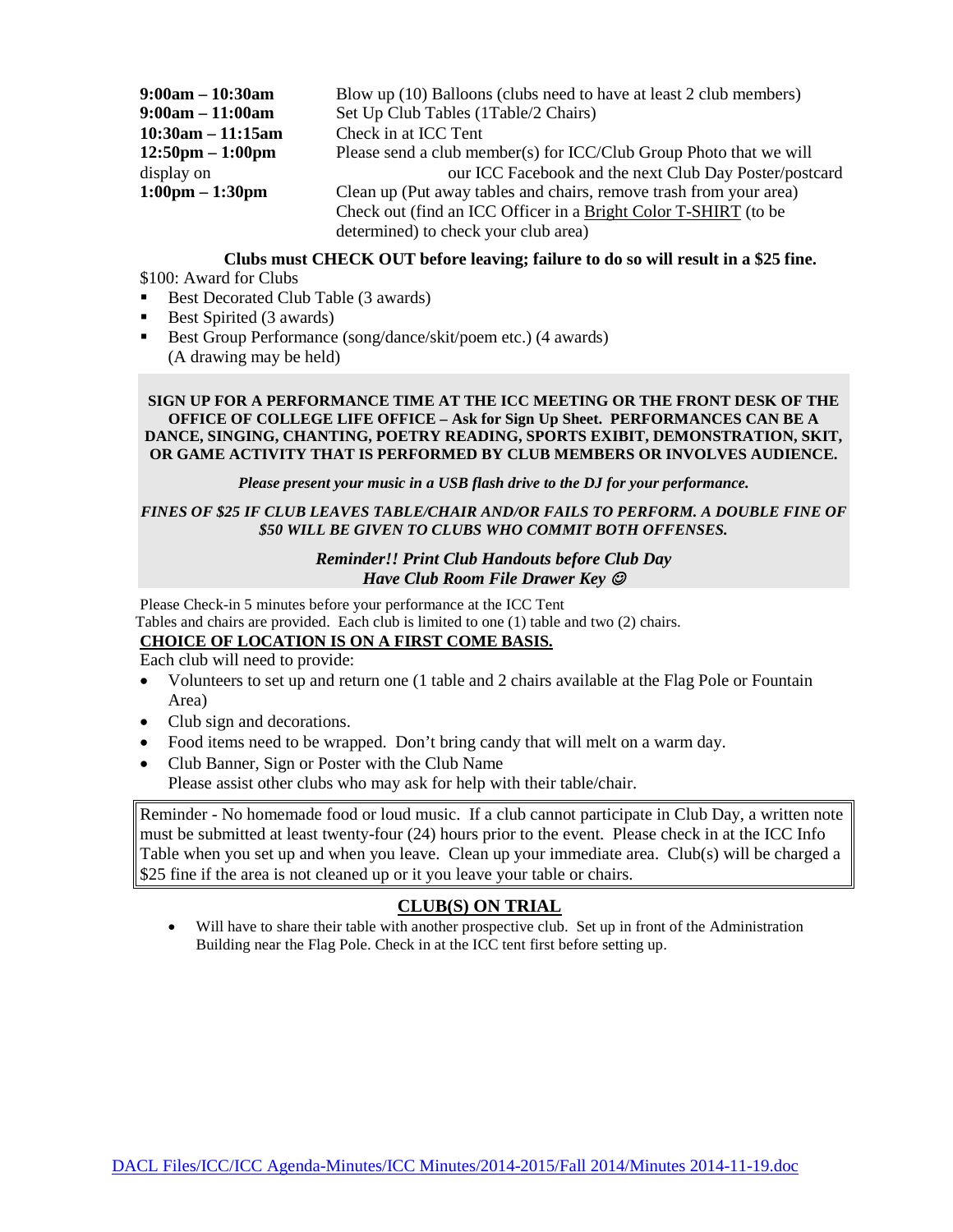# **10.9 ICC/DASB Masquerade Dance**

Evaluation/Dance Ticket Sales/Drawing Pros: Music was great, Good turnout Cons: Something other than water, more time to sell tickets, mores ads for Dance.

Thank you APASL, Ballet Folklorico, CCPC, CSA, Grace Fellowship, ISV, ISA, QPOC, T-Tennis, TSA, and VSA for selling 10 or more tickets.

Congratulations VSA (28) for winning \$100 for your Club Account for having the most tickets sold!!!

Congratulations APASL, CCPC, ISV, ISA, and TSA for winning \$50 for Selling 10 or more Dance Tickets!!!

Thank you CCPC, InterVaristy, and ISA for helping out with "The Masquerade" Fall 2014 Dance Setup / Clean Up

Congratulations CCPC for winning \$50 for your Club Account for ICC/DASB "The Masquerade" Fall 2014 Dance Set Up / Clean up!!!

# **10.10 I <3 Clubbing @ De Anza Drawing – 4 @ \$50**

A Drawing was held for clubs who participated in  $I < 3$  Clubbing  $@$  De Anza Photo Contest.

Thank you APASL, Auto Tech, CSA, FOS, InterVarsity, ISV, Marketing, TSA, and Team HBV for submitting  $I \leq 3$  Clubbing photos. Congratulations to Auto Tech, CSA, ISV, and TSA for winning \$50 for you club!

# **11. Reports:**

ICC Chair, Omer Yosef

1. Last meeting, yay. Come to the chill sesh next Wednesday.

# ICC Chair of Finance, Simon Siu

- 1. Anyone has financial questions, please come and see me!
- 2. I will make a photo slides. Please send me some photos. (no later than Nov. 19)

ICC Chair of Programs, Raisa Hernandez

- 1. Thank you for coming to the dance.
- 2. Sign up for winter club karaoke is on Jan. 15, 2015 11:30 AM at the campus patio and club day is on Jan 22 11:00AM coming to the dance.

ICC Chair of Marketing, Joyce Lin

- 1. We advertised the Masquerade Dance on Facebook and received 252 clicks.
- 2. Good job on the "I <3 Clubbing" pictures! I received plenty of them. Photos will be shown on the Photo Slideshow at the ICC Finale.
- 3. Thanks for Ray and Adrian for taking dope pictures for us at the Masquerade Dance. Photos are available on the ICC Facebook. Check it out and tag your friends.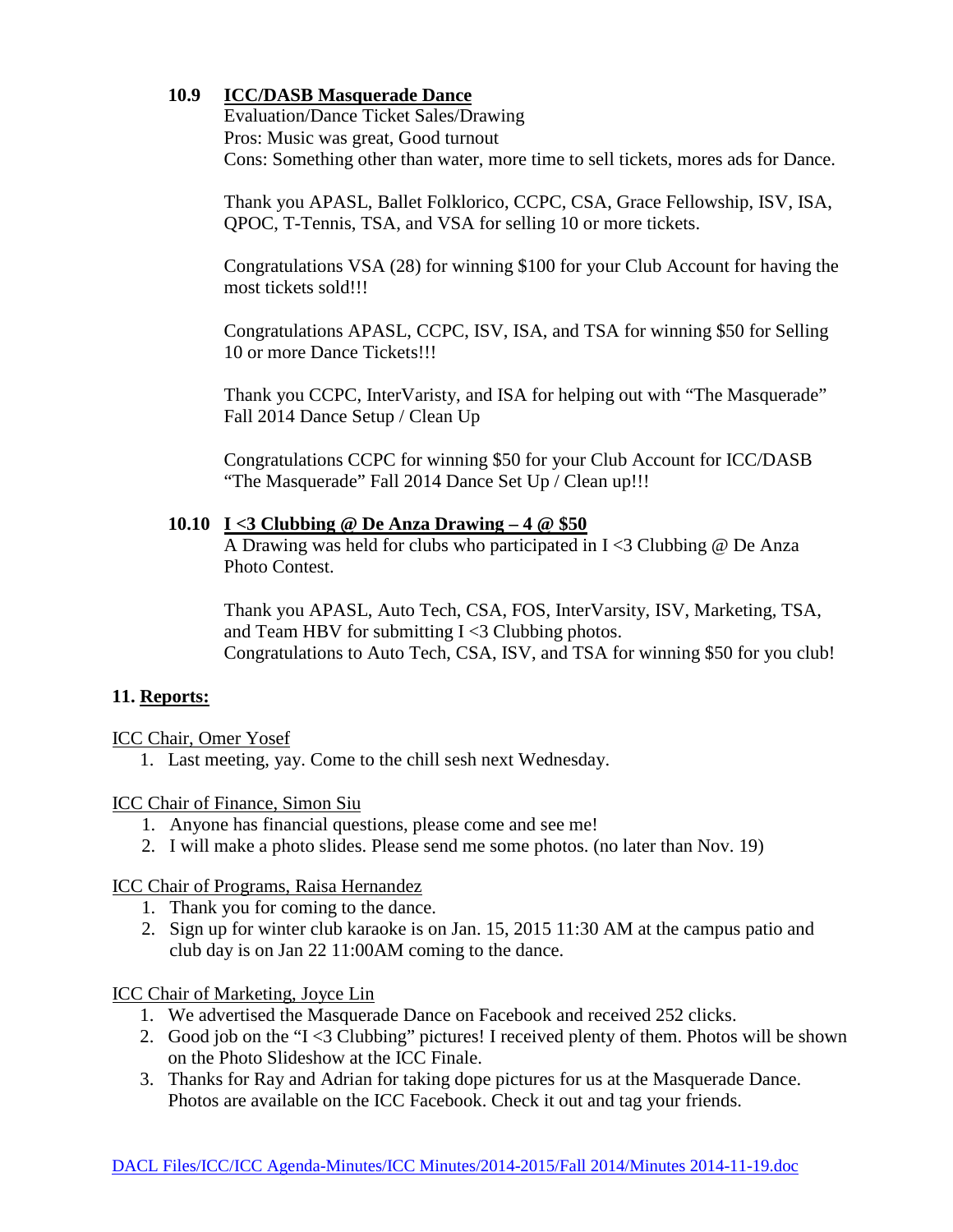DASB Liaison, Rhea Goveas

1. It's Make Your Voice Heard week! Come to the patio area today for a ribbon tying event, and tomorrow for the chalkboard event.

ICC Advisor, La Donna Yumori-Kaku

- 1. Congratulations on a Successful "The Masquerade!" Fall Dance A BIG Thanks to the Clubs and DASB, for making it happen and a BIG THANKS to Omer, Simon, Raisa, and Joyce. Thanks also to DASB for helping with decorations, ticket sales and clean up. We had presales of 296 and 47 at the door for a total of 343 ticket sales.
- 2. Club Advisors: Reminder that there needs to be a Club Advisor at club meetings and events. Another

De Anza Staff member may serve in place of your club advisor but that person should meet with the club advisor and club officers before the event, receive the names/phone #'s, emails of the club officers and also get an overview of the program. If the event is a multiple day(s) then there may be several De Anza Staff who serve as the advisor of that event.

- 3. Club Financial Action Form: This form needs to be signed by the Club Secretary and Club Advisor or by the Club President. If the Club Secretary is not present the form needs to be signed by 2 designated officers, either the Club President, or Vice-President, or Treasurer, and the Club Advisor. ICC Reps may not sign the form unless they are also the above Club Officers.
- 4. Off Campus Liability Waiver Forms: Reminder that club members need to complete an Off Campus Liability Waiver Form when club members go to off campus events. The form may be filled out for the year-Today's date to June 30, 2015. Also, if there are any minors (under age 18) then a different form needs to be completed and signed by the minor's guardian. The Student Field Trip/Excursion Request Form needs to be completed for each off campus events.
- 5. ICC Fall Finale Reception on Wed. Nov. 26: ICC/Clubs Slide Show, refreshments and drawing for all. Clubs need to be present at Reception to be eligible for Fall Perfect Attendance Drawing and New Club Drawing 5 @ \$100.
- 6. College Life Office Holiday Schedule: We will be closed Dec. 15, 2014 Jan. 2, 2015
- 7. Club Meetings for Winter Quarter 2015: Clubs need to turn in a Room Request each quarter! Also if your club gets a meeting room but not through our office please fill out an Event Request Form and write down the date, time and location of the club meeting. So that other interested people may find and join your club.
- 8. Welcome Week for Winter 2014: All clubs need to sign up for one shift or make any date/time change no later than Fri., Dec. 6 by 4PM. The Welcome Week Sign Up Sheet is at the front of this table and will be on the Blue Bulletin Board behind the Blue Photo Screen in the Office of College Life/Student Activities Office after this meeting.
- 9. Club Mailboxes: will be re-alphabetized Mon. Dec. 15, 2014 for Winter Quarter.
- 10. University and College Apps and Finals: Good luck!

### **12. Announcements**

Inclusability: "Music Within" Movie and Discussion, November 25, 2014 – 3:30pm – 6:00pm – Conference Room B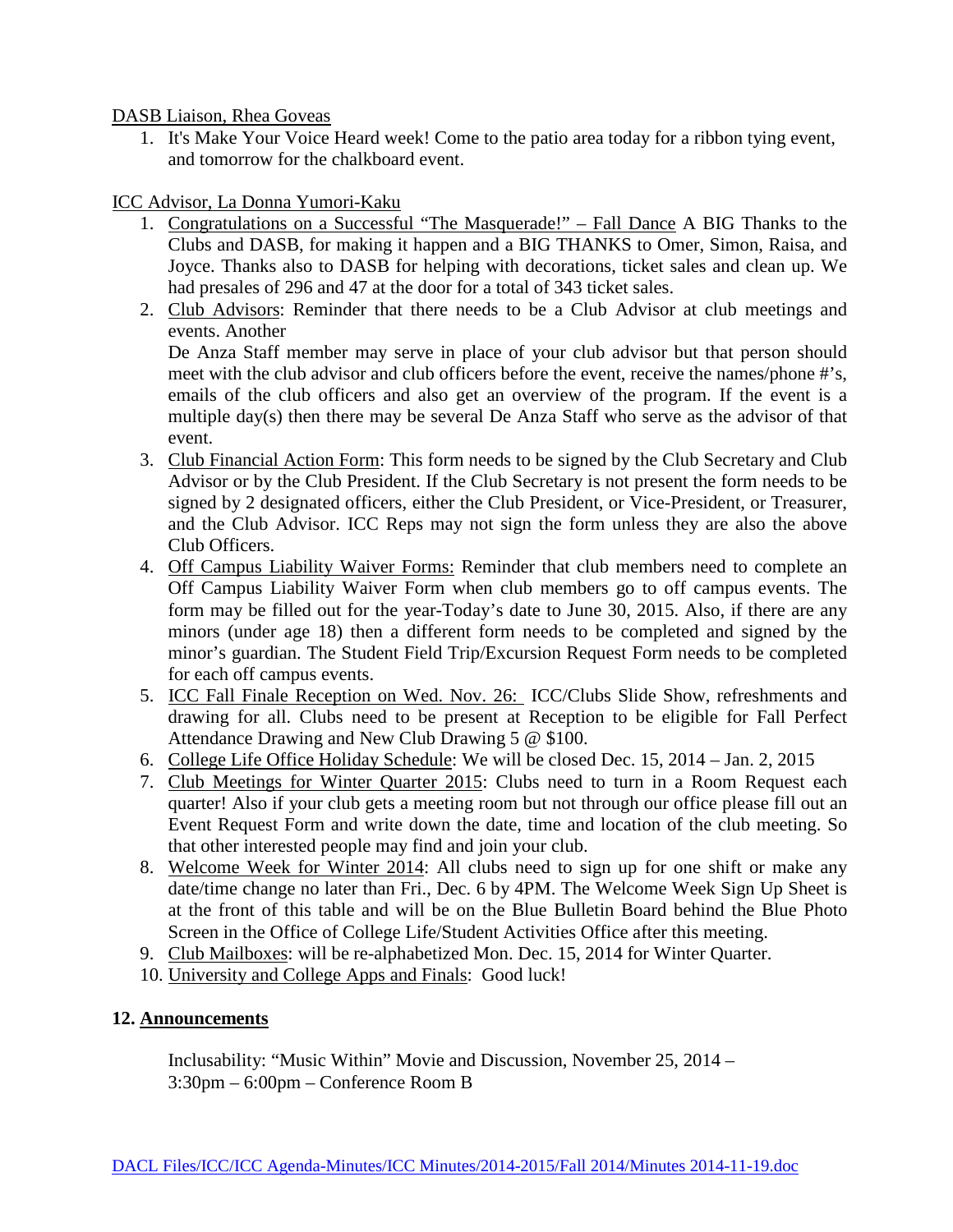"Music Within" movie and Discussion. Veteran with hearing impairment returns home and finds his calling as an advocate for others with disabilities leading to the "Americans with Disabilities Act"

Cheer and Dance: Chili's Fundraiser, 11/19-20/2014, Open to Close, 3591 El Camino Real, Santa Clara Please help Cheer & Dance by going to Chili's on El Camino Real by either dining or take-out and Cheer & Dance will receive 15% of your purchase. See Melody for flyers.

ABC: Youth Voices United for Change, November 21, 2014, 9:00am – 2:00pm, De Anza

Advocacy Project to raise Voter Awareness:

I am a friend of Jennifer Park and we are doing a project to improve voter awareness. This past election our age demographic (18-24) had a 13% rate of voting for registered voters. We would like to raise awareness to increase turnouts for future elections.

|                | <b>Active Club</b>                 | <b>Present</b> | <b>Absent</b> | <b>Probation. P</b> | <b>Probation. AB</b> |
|----------------|------------------------------------|----------------|---------------|---------------------|----------------------|
| 1.             | 4 Elements Hip Hop                 | ✓              |               |                     |                      |
| 2.             | 300! Bowling Club                  | ✓              |               |                     |                      |
| 3.             | <b>Active Community Engagement</b> |                | ✓             |                     |                      |
|                | Club (ACE)                         |                |               |                     |                      |
| 4.             | Anime Club                         | ✓              |               |                     |                      |
| 5.             | Anti-Bullying Club (ABC)           |                | ✓             |                     |                      |
| 6.             | Apple-N-Droid                      |                | $\checkmark$  |                     |                      |
| 7 <sub>1</sub> | Asian Pacific American             | ✓              |               |                     |                      |
|                | Students for Leadership            |                |               |                     |                      |
|                | (APASL)                            |                |               |                     |                      |
| 8.             | <b>Association of Computer</b>     | ✓              |               |                     |                      |
|                | Machinery (ACM)                    |                |               |                     |                      |
| 9.             | Auto Technology                    | ✓              |               |                     |                      |
|                | 10. Badminton Club                 | ✓              |               |                     |                      |
|                | 11. Ballet Folklorico              | ✓              |               |                     |                      |
|                | 12. Cheer and Dance Team           | ✓              |               |                     |                      |
|                | 13. Chinese Student Association    | ✓              |               |                     |                      |
|                | (CSA)                              |                |               |                     |                      |
|                | 14. Christians on Campus           |                | ✓             |                     |                      |
|                | 15. Circle K                       | ✓              |               |                     |                      |
|                | 16. Cross Cultural Partners Club   |                | ✓             |                     |                      |
|                | (CCPC)                             | $\checkmark$   |               |                     |                      |
|                | 17. Cycling Dons                   | $\checkmark$   |               |                     |                      |
|                | 18. DECA                           |                |               |                     |                      |
|                | 19. DeAnthro                       |                | ✓             |                     |                      |
|                | 20. De Anza Physics                | ✓              |               |                     |                      |
|                | 21. Desi Student Association (DSA) | ✓              |               |                     |                      |
|                | 22. Developers' Club               |                | ✓             |                     |                      |
|                | 23. Economics Club                 | ✓              |               |                     |                      |
|                | 24. Elite Dance Club               |                | ✓             |                     |                      |
|                | 25. Engineering and Technology     | $\checkmark$   |               |                     |                      |
|                | Club (ETC)                         |                |               |                     |                      |
|                | 26. Fellowship of Overseas         |                | ✓             |                     |                      |
|                | Students (FOS)                     |                |               |                     |                      |

# **13. Roll Call**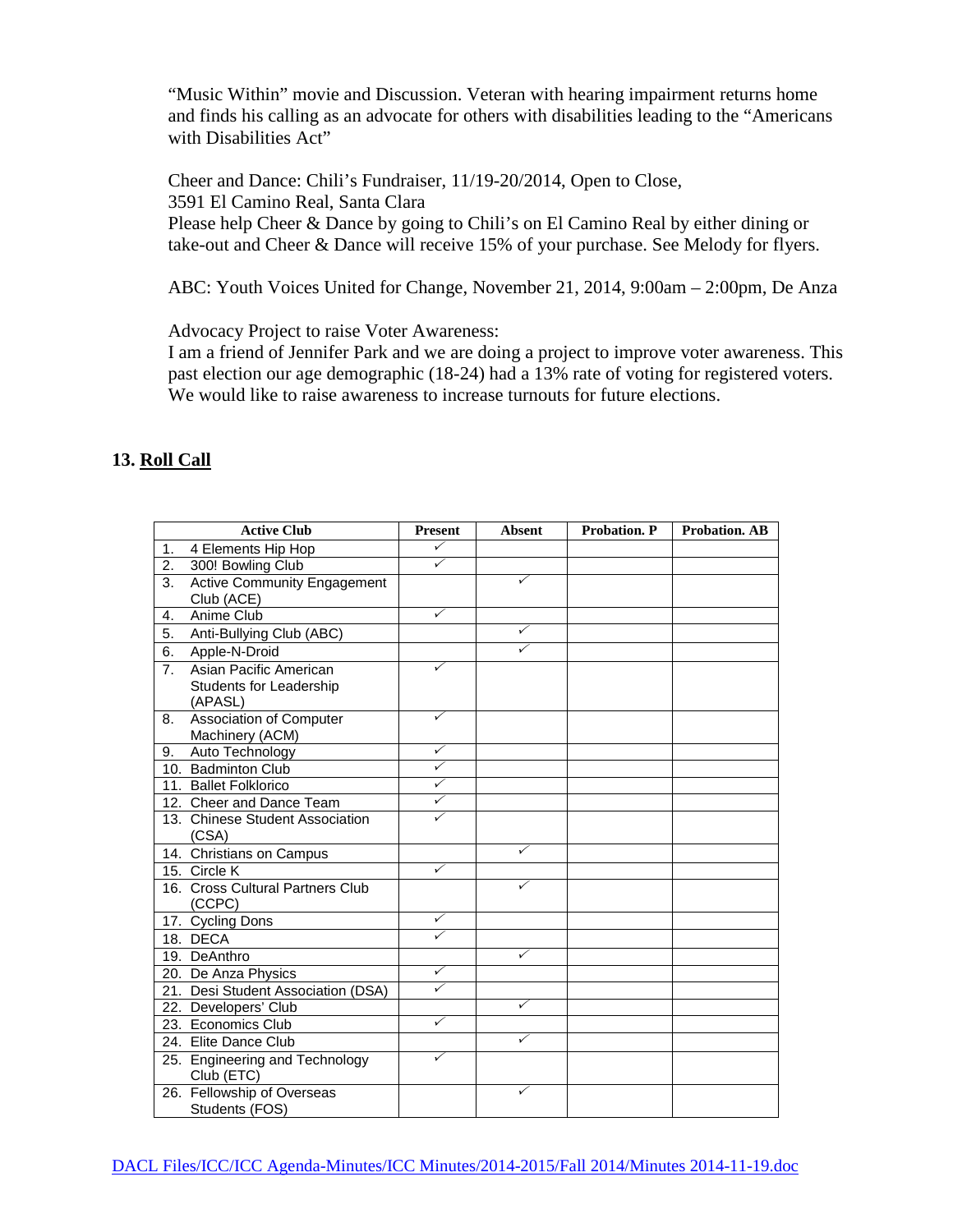| <b>Active Club</b>                                                        | <b>Present</b> | <b>Absent</b> | Probation. P | <b>Probation. AB</b> |
|---------------------------------------------------------------------------|----------------|---------------|--------------|----------------------|
| 27. Film Society                                                          | ✓              |               |              |                      |
| 28. Food Club                                                             |                | ✓             |              |                      |
| 29. Future Business Leaders of<br>America (FBLA) - Phi Beta<br>Lambda     | ✓              |               |              |                      |
| 30. Global Financial Analysts (GFA)                                       | ✓              |               |              |                      |
| 31. Grace Fellowship                                                      | ✓              |               |              |                      |
| 32. Green Party                                                           | ✓              |               |              |                      |
| 33. Hedge Fund                                                            |                | ✓             |              |                      |
| 34. Hong Kong Student Association                                         | ✓              |               |              |                      |
| 35. Inclusability                                                         | ✓<br>✓         |               |              |                      |
| 36. Integral Movement for AB 540<br>Student Success (I.M.A.S.S)           |                |               |              |                      |
| 37. Iranian Student Association<br>(ISA)                                  | ✓              |               |              |                      |
| 38. International Youth Fellowship<br>(IYF)                               | ✓              |               |              |                      |
| 39. International Student Volunteers<br>(ISV)                             | ✓              |               |              |                      |
| 40. InterVarsity Christian Fellowship                                     | ✓              |               |              |                      |
| 41. Japanese American Association<br>(JAA)                                |                | ✓             |              |                      |
| 42. Korean Student Association<br>(KSA)                                   |                | ✓             |              |                      |
| 43. K-Pop Dance Club                                                      | ✓              |               |              |                      |
| 44. Latino/a Empowerment at De<br>Anza (LEAD!)                            | ✓              |               |              |                      |
| 45. Leo Club De Anza                                                      |                | ✓             |              |                      |
| 46. Marketing Club                                                        | ✓              |               |              |                      |
| 47. Mathematics Club                                                      |                |               |              |                      |
| 48. Medical Outreach Association                                          | ✓              |               |              |                      |
| 49. New-Lon-Kong                                                          | ✓              |               |              |                      |
| 50. Off-Campus Club                                                       |                | ✓             |              |                      |
| 51. Outdoor Club                                                          | ✓              |               |              |                      |
| 52. Permias Indonesian Student                                            |                | ✓             |              |                      |
| Organization (PISO)<br>53. Philosophy Club                                | ✓              |               |              |                      |
| 54. Psychology Club                                                       | ✓              |               |              |                      |
| 55. Queer People of Color (QPOC)                                          |                |               |              |                      |
| 56. Rainbow Club                                                          | ✓              |               |              |                      |
| 57. Saltworks Christian Fellowship                                        | ✓              |               |              |                      |
| 58. Second Journey                                                        | ✓              |               |              |                      |
| 59. Shotokan Karate                                                       | ✓              |               |              |                      |
| 60. Social Entrepreneurship Club                                          | ✓              |               |              |                      |
| 61. Student Nurses Organization<br>(SNO)                                  | ✓              |               |              |                      |
| 62. Students for Justice (SFJ)                                            | ✓              |               |              |                      |
| 63. T-Tennis Club                                                         | ✓              |               |              |                      |
| 64. Taiwanese Student Association<br>(TSA)                                |                |               |              |                      |
| 65. Team HBV                                                              | ✓              |               |              |                      |
| 66. The De Anza Network                                                   | ✓              |               |              |                      |
| 67. The Tribe                                                             |                | ✓             |              |                      |
| 68. Ultimate Layout                                                       | ✓              | ✓             |              |                      |
| 69. United Nations International<br>Children's Emergency Fund<br>(UNICEF) |                |               |              |                      |